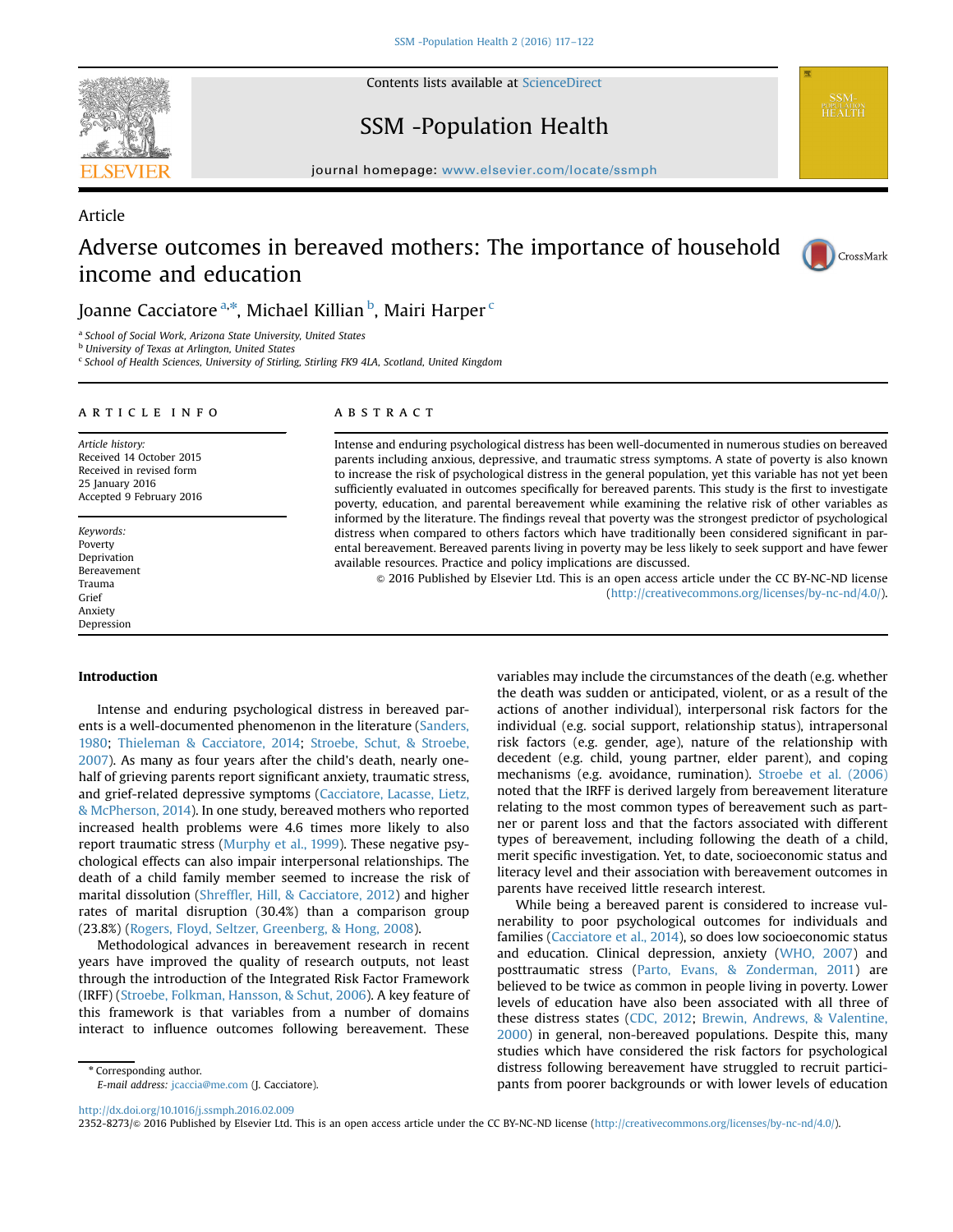(Sanders, 1988). Socioeconomic status has not been researched widely in general bereavement and is mentioned even less often in the specific experience of parental bereavement. The socioeconomic cost of bereavement is a new area of research (e.g. Socio-Economic Costs of Bereavement in Scotland Project Research Group, 2013) and this in turn is likely to lead to research in the area of poverty as a potential risk factor for socioeconomic impact, as well as health.

Bereavement research findings, therefore, often include a caveat that the results may be different for people who are not represented in the research, including those with low socioeconomic status or lower literacy levels. The importance of these factors in the adaptation to loss following bereavement therefore merits further investigation.

The present study is the first to specifically investigate poverty and parental bereavement while examining the relative risk of variables informed specifically by parental bereavement literature.

## Method

This study is a retrospective, cross-sectional analyses of factors associated with clinical symptoms in an online support forum for bereaved parents. Ethical approval was granted by the Institutional Review Board of the principal investigator's academic institution and by the ethics committee of the non-profit organization which facilitated the online forum where email addresses were registered. All participants gave their informed consent to take part in the beginning of the survey. Details of the methods used are presented here in summary form, in compliance with the the Strengthening the Reporting of Observational Studies in Epidemiology (STROBE): explanation and elaboration guidelines recommended for improving observational research (Vandenbroucke et al., 2007). This type of study predominates in bereavement research when identifying risk factors for bereavement outcomes. The guidelines strengthen such research outputs by providing checklists of information required in reports to give reviewers and readers of research the optimum information to appraise and evaluate research findings.

#### Instruments

The HSCL-25 (Derogatis, Lipman, Rickels, Uhlenhuth, & Covi, 1974; Derogatis, 1992) is a 25-item self-report instrument that contains both anxiety and depression subscales. Respondents were asked to identify the degree to which they had experienced each symptom on a 4-point scale ranging from "not at all" (1) to "extremely" (4). In order to classify clinical cases, we used a cut-off of  $>$  1.75 (average score). This has performed well in identifying depression; research with women found a sensitivity of 0.81 and a specificity of 0.70, and for panic and generalized anxiety disorder, a sensitivity of 0.67 and specificity of 0.73 (Sandanger et al., 1998). The IES-R is a self-report measure which asks respondents to rate 22 difficulties (for example "I felt irritable and angry") to gauge how distressing each particular area has been over the past seven days. Answers are recorded on a 5-point scale ranging from "not at all" (0) to "extremely" (4), and the IES-R is scored by averaging item responses. While there is no agreed upon clinical threshold for the IES-R (Weiss, 2004), it is still used to identify clinical cases (e.g., Samuelson, Lundberg, & Fridlund, 2007). The commonly recognized total sum of 33 (average score of 1.5) had "…a sensitivity of 0.91, a specificity of 0.82, positive predictive power of 0.9, and negative predictive power of 0.84" (Creamer, Bell, & Failla, 2003, p. 1494).

The percentage of the sample who met probable clinical diagnostic criteria for depression was more than one-half (58.0%,  $n=253$ ) scoring > 1.75 on the overall HSCL-25, while 64.7%  $(n=282)$  scored  $>1.75$  on the depression subscale, and 37.8%  $(n=165)$  scored  $>1.75$  on the anxiety subscale. For the IES-R, the mean average score was  $1.49$  ( $SD = .88$ ) for the overall instrument; for the subscales measuring intrusion, avoidance, and hyperarousal, subscale means were, respectively,  $1.95$  (SD = 1.00), 1.09  $(SD=0.85)$ , and 1.40  $(SD=1.16)$ . Less than half of respondents (44.3%,  $n=193$ ) scored above the clinical cut-off of 1.5. The relationship between prior mental health was assessed using an influence analysis, removing respondents diagnosed with a mental disorder ( $n=76$ ) prior to loss and then reanalyzing data, finding no clinically significant change in any of the results (Cacciatore et al., 2014). Internal consistency was confirmed for the HSCL with Cronbach's  $\alpha$ =0.961 and for the IESR-R scale with Cronbach's  $\alpha = 0.945$ .

#### Predictive variables

The characteristics of the sample were measured by collecting information about the loss as well as demographic information relating to the respondents. Demographic factors included age, gender, race/ethnicity, relationship status, religion, education level (options ranging from "did not complete high school" to "graduate degree"), current level of household income including all spousal or partner contributions (options ranging from under \$14,000 per year to more than \$125,000) and level of household income at the time of the child's death. Participants were asked whether they had a mental health diagnosis prior to the death and if so, what treatment they had received. Relating to the loss, participants were asked if the death was expected, whether they witnessed or were present at the death, whether they saw or held the child after death, the age of the child at the time of their death (gestation if less than full-term), cause of death (open text) and time since the death occurred. The cause of death being violent or non-violent was extrapolated from the parent's textual description of the cause of death. A dummy variable were created for education level higher (some college or technical, bachelor's degree, graduate degree) or lower (did not complete high school diploma or equivalent or completed high school diploma or equivalent.

## Procedure

#### Statistical analysis

Bivariate correlation analyses compared all continuous predictor variables with each outcome variable. Independent t-tests compared the mean anxiety, depressive and PTS symptoms for each categorical predictor variable. Factors found to be univariately significant at  $p < 0.05$  were then included in a regression with forward entry method, the recommended method to use with large numbers of predictor variables in an exploratory analysis (Field, 2009). This process tests each factor in the model, selecting the one which explains the greatest variation in outcome scores. The factor which explains the greatest variation is added to the model and then the process is repeated until no more factors can improve the model. The final model demonstrated the relative importance of each factor and how much variance in outcome scores each factor explains. There was a low proportion of missing data (5% for HSCL-25 and IES-R and 10% for PTGI). Only seven respondents failed to answer every item (16 respondents missed one item on the IES-R scale). Missing values were replaced using mean imputation to generate scale-subscale totals. In the overwhelming majority of cases, only one item was replaced. No other missing data were replaced, and available-case analyses were presented. The 'years-since-loss' variable was highly positively skewed and thus was normalized through logarithmic transformation.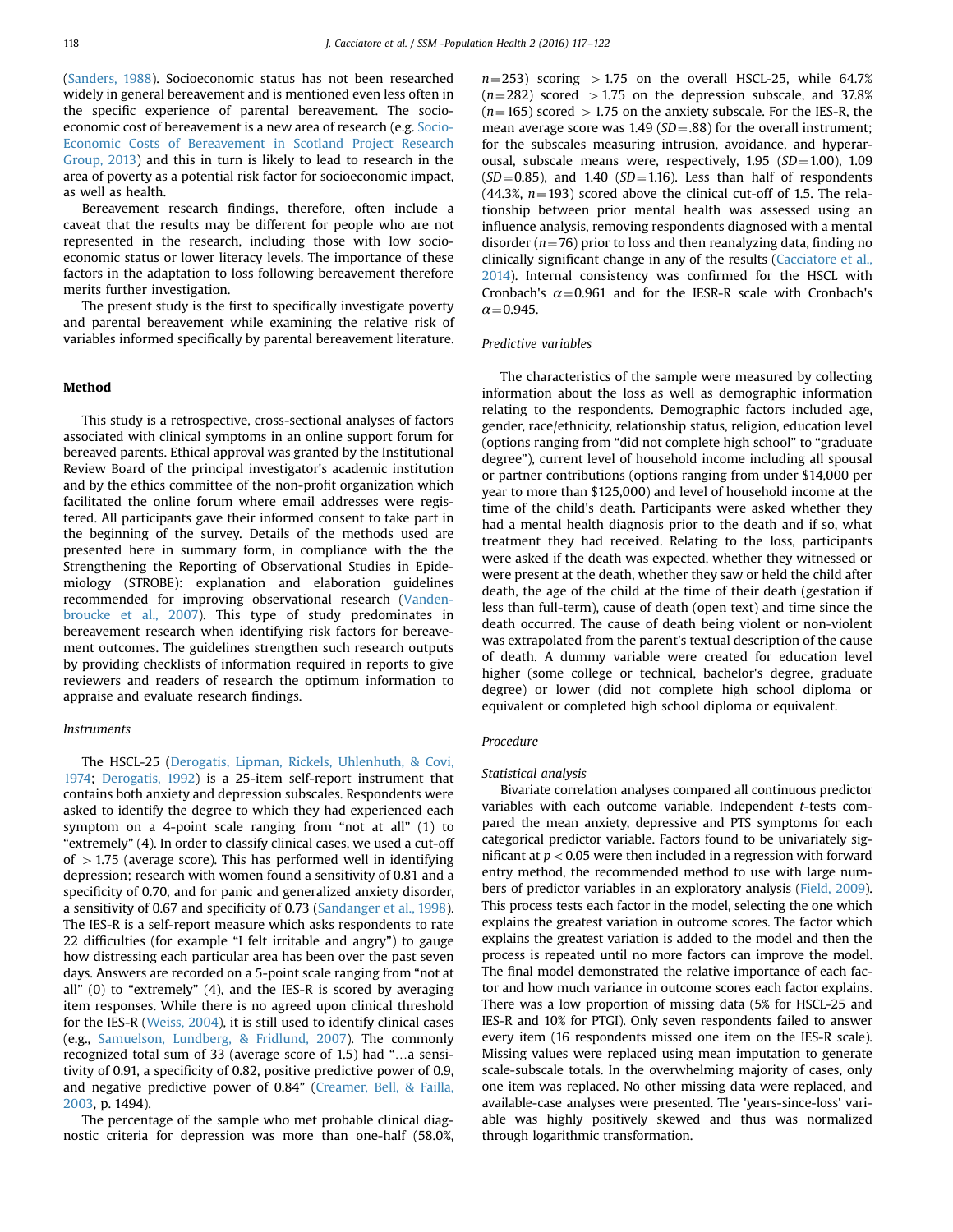#### Results

#### Participants

This study was a cross-sectional online survey of self-selected bereaved parents who participated in an online bereavement support forum. Informed consent was provided at the beginning of the questionnaire. At the time of the data collection, this online forum had been in existence for approximately 14 years and included 27 topic boards that were carefully moderated by trained volunteers of the nonprofit agency. Authenticity of respondents was assured through the recruitment method. Ensuring authenticity of respondents, the bereavement support online forum requires complete registration of members and follow up by facilitators of each member. The number of total registered users was 5955. At the time of the survey launch, 1120 bereaved parents had been active on the forums within the past 12 months, and 972 valid retained email addresses. An email invitation to participate was sent resulting in 313 responses. In order to encourage further participation, we sent several other invitations spaced several weeks apart, and finally offered a \$20 gift card incentive for participating. In total, the follow-up efforts generated an additional 190 responses for a total of 503 responses (response rate of 51.75%).

The response rate was 52% ( $n=503$ ). Consistent with previous research on bereaved parents, the number of mothers agreeing to take part ( $n=478$ ) was greater than the number of fathers ( $n=23$ ) (e.g. Murphy, Johnson, & Lohan, 2003; Woodgate, 2006). Two

#### Table 1

Participant demographics.

participants did not indicate their gender. Time since loss ranged from eight months to 41 years and was controlled for in the multivariate analyses. Considering the relatively low-number of fathers responding to the survey and the range in time since loss, the sample was restricted to only mothers (95.4%,  $n=478$ ) and those respondents who reported less than 10 years since loss (89.9%,  $n=452$ ). The final sample for the analysis was then  $n=436$ excluding a total of 67 cases (13.3% of  $n=503$ ).

The median child's age at time of death was zero months (representing death at birth or in the first month of life) and ranged from birth (third trimester onward) to 39 years. Geographically, respondents were primarily from the United States  $(n=340, 78%)$ , United Kingdom, Australia, or Canada ( $n=38, 8.7%$ ). Most respondents lived in suburban areas ( $n=206$ , 47.2%), with 24.5% ( $n=107$ ) living in rural areas, and 18.8% ( $n=82$ ) living in urban areas. The full-demographic characteristics of the bereaved parents are shown in Table 1.

#### Factors associated with increased anxious symptoms

In univariate testing, the categorical factors found to be associated with anxious symptoms were: (1) low-education (pre high school or high school versus college or university)  $t(396) = 3.720$ ,  $p < 0.001$ ; a violent cause of death  $t(434)=2.120$ ,  $p=.035$ ; and live-birth  $t(422)=3.124$ ,  $p=0.002$ . The continuous factors were lower current income ( $r=0.162$ ,  $p=0.001$ ), lower income at the time of death ( $r=0.177$ ,  $p<0.001$ ), the child's age at death  $(r=0.099, p=0.045)$ , and time since death  $(r=-0.109, p=0.027)$ .

| Demographic variable                                |               |                                                                                       |
|-----------------------------------------------------|---------------|---------------------------------------------------------------------------------------|
| Age of participant at time of loss, $M(SD)$ (years) | 33.34 (8.14)  | Median = $32$ , range $17-67$                                                         |
| Age of child at death, $M(SD)$ (months)             | 34.68 (86.63) | Median = $0$ (death in first month of life), range birth (3rd trimester) - 473 months |
| Time since death, $M(SD)$ (years)                   | 3.21(2.42)    | Median = $2.5$ , range 0-9.98                                                         |
| Race/ethnicity, $n$ (%)                             |               |                                                                                       |
| White                                               | 375 (86.0%)   |                                                                                       |
| Latino                                              | 16 (3.7%)     |                                                                                       |
| Asian                                               | 10(2.3%)      |                                                                                       |
| Mixed                                               | 7(1.6%)       |                                                                                       |
| African                                             | 5(1.1%)       |                                                                                       |
| Other/no response                                   | 23 (5.3%)     |                                                                                       |
| Suddenness of death, $n$ (%)                        |               |                                                                                       |
| Unexpected                                          | 334 (76.6%)   |                                                                                       |
| Expected                                            | 54 (12.4%)    |                                                                                       |
| Other/no response                                   | 48 (11.0%)    |                                                                                       |
| Violent cause of death (yes), $n$ (%)               | 42 (9.6%)     |                                                                                       |
| Stillborn (yes), $n$ (%)                            | 185 (42.4%)   |                                                                                       |
| Attended support group, $n$ (%)                     |               |                                                                                       |
| Yes                                                 | 189 (43.3%)   |                                                                                       |
| No                                                  | 92 (21.2%)    |                                                                                       |
| No response                                         | 155 (35.6%)   |                                                                                       |
| Income at time of loss, $n$ (%)                     |               |                                                                                       |
| Lower than median USA income <sup>a</sup>           | 125 (28.7%)   |                                                                                       |
| Higher than median USA income                       | 264 (60.6%)   |                                                                                       |
| No response                                         | 47 (10.8%)    |                                                                                       |
| Income at time of survey, $n$ (%)                   |               |                                                                                       |
| Lower than median USA income <sup>a</sup>           | 124 (28.4%)   |                                                                                       |
| Higher than median USA income                       | 268 (61.5%)   |                                                                                       |
| No response                                         | 44 (10.1%)    |                                                                                       |
| Changes in income over time, $n$ (%)                |               |                                                                                       |
| Less income than at time of loss                    | 71 (16.3%)    |                                                                                       |
| No change in income over time                       | 210 (48.2%)   |                                                                                       |
| More income than at time of loss                    | 106 (24.3%)   |                                                                                       |
| Levels of Education, $n$ (%)                        |               |                                                                                       |
| High school diploma or lower                        | 47 (10.8%)    |                                                                                       |
| Some college/technical school                       | 135 (31.0%)   |                                                                                       |
| Bachelor degree                                     | 127 (29.1%)   |                                                                                       |
| Graduate degree                                     | 89 (20.4%)    |                                                                                       |

<sup>a</sup> According to Kaplan, Violante and Weidner (2014), median USA income in 2014 was \$47,000.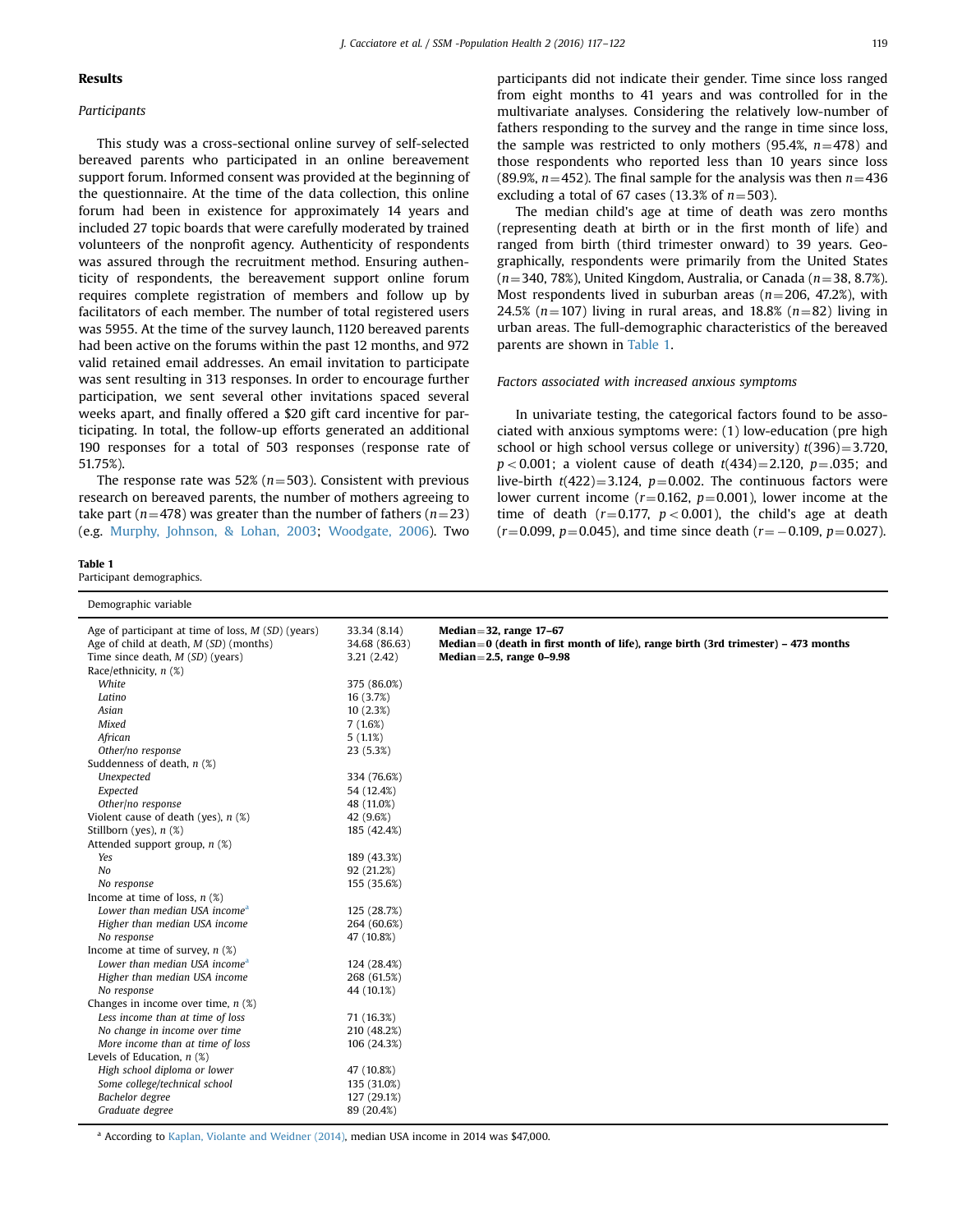#### Table 2

Model: factors multivariately associated with higher levels of anxiety.

| Model and predictors                                                                                                             | Unstandardized beta                 | Standardized beta                   | t-value                          | P-value                          | VIF     |
|----------------------------------------------------------------------------------------------------------------------------------|-------------------------------------|-------------------------------------|----------------------------------|----------------------------------|---------|
| $R^2$ = 0.076, adjusted $R^2$ = 0.066<br>Lower education<br>Lower current household income<br>Years since death<br>Violent death | 0.367<br>0.186<br>$-0.035$<br>0.237 | 0.166<br>0.121<br>$-0.116$<br>0.099 | 3.266<br>2.374<br>2.339<br>1.981 | 0.001<br>0.018<br>0.020<br>0.048 | < 1.066 |

#### Table 3

Model: factors multivariately associated with higher levels of depression.

| Model and predictors                                                                                                                | Unstandardized beta                 | Standardized beta                   | t-value                          | P-value                              | VIF     |
|-------------------------------------------------------------------------------------------------------------------------------------|-------------------------------------|-------------------------------------|----------------------------------|--------------------------------------|---------|
| $R^2 = 0.158$ . Adjusted $R^2 = 0.149$ .<br>Lower current household income<br>Years since death<br>Lower education<br>Violent death | 0.413<br>$-0.068$<br>0.304<br>0.289 | 0.254<br>$-0.215$<br>0.130<br>0.114 | 5.220<br>4.547<br>2.686<br>2.393 | < 0.001<br>< 0.001<br>0.008<br>0.017 | < 1.066 |

Multivariate testing was carried out using a linear regression, with preliminary analysis revealing no violation of the assumptions of normality, linearity or multicollinearity. The final model accounted for 7.6% of the variance and is shown in Table 2.

### Factors associated with increased depressive symptoms

In univariate testing, the categorical factors found to be associated with depressive symptoms were: a low-level of education t  $(396)=3.624$ ,  $p < 0.001$ ) and a violent cause of death  $t(434)=$ 2.778,  $p=0.007$ ). The continuous factors were having a lowcurrent income  $(r=0.279, p<0.001)$ , having a low-income at time of death ( $r=0.240$ ,  $p < 0.001$ ), time since death ( $r = -0.202$ ,  $p < 0.001$ ), and the child's age at death ( $r = 0.176$ ,  $p < 0.001$ ).

Multivariate testing was again carried out using a linear regression, with preliminary analysis revealing no violation of the assumptions of normality, linearity or multicollinearity. The final model again accounted for 39.8% of the variance and is shown in Table 3.

#### Factors associated with increased posttraumatic stress symptoms

Finally, univariate testing identified the following factors to be associated with posttraumatic stress symptoms were: basic education  $t(396) = 3.810$ ,  $p < 0.001$ ) and a violent death  $t(434) = 3.097$ ,  $p=0.002$ ). The continuous factors were: low-current income  $(r=0.255, p<0.001)$ , time since death  $(r=-0.225, p<0.001)$ , low-income at time of death ( $r=0.232$ ,  $p<0.001$ ), and child's age  $(r=0.156, p=0.002)$ .

As before, multivariate testing was again carried out using a linear regression, with preliminary analysis revealing no violation of the assumptions of normality, linearity or multicollinearity. The final model accounted for 15.7% of the variance and is shown in Table 4.

#### Discussion

Across all three clinical outcomes, a low-level of postbereavement current income was the strongest predictor of psychological distress. The review of bereavement-related outcomes by Stroebe et al. (2007) indicated that low-income may be a potential risk factor for distress, but the present study is believed to be the first that quantifies this risk in comparison to others factors which have previously been considered significant in bereavement.

Despite being at higher risk of psychological distress and stress generally, people who are living in poverty have fewer available resources and are less likely to seek support for their suffering (Doornbos, Zandee, DeGroot, & Warpinski, 2003). Numerous barriers exist to the access and utilization of support resources. For people with low-incomes in the United States, these may include lack of or insufficient insurance coverage for counseling services. More broadly they may include a need for additional childcare or associated transport expenses (O'Mahen & Flynn, 2008). Support seeking following bereavement is likely to be similarly affected and may therefore hinder successful adaptation to loss.

Many people who experience bereavement adopt self-care practices which are seen as having therapeutic benefit. The elements of such self-care include eating well and taking time to rest, taking time to grieve (away from daily pressures such as employment or family care) and to seek practical help from friends, family and employers. For people who are living in poverty, the ability to engage in these self-care practices is likely to be diminished and they may not then be able to manage their own well-being as effectively as people who have greater resources available. Insufficient income restricts access to therapeutic resources such as help with childcare or practical household support. Earning a low hourly rate means long work hours to achieve the level of income required for basic subsistence. This, in turn, further reduces the ability of low-earners to access low-cost, potentially therapeutic activities such as exercise, meditation, support groups, or leisure and relaxation. The typical self-care strategies proposed for bereavement are therefore unlikely to be inaccessible for people living in poverty. The advice given to bereaved individuals therefore needs to be appropriate to their level of access to support and other resources to avoid the potential of further victimization and increased likelihood of discrimination.

### Implications for practice

Low-income bereaved mothers may not be able to access social support for symptoms of psychological distress and are, therefore, potentially at risk for poorer outcomes following the death of a child. Opportunities for self-care may be reduced and access to resources for support may be limited. Individuals who are living with lower levels of household income or with lower levels of education are also at greater risk of comorbid problems, which in turn are likely to present at a more serious level than those who have higher incomes (Spector, 2000). This may result, over time, in an increasing likelihood and severity of emotional and mental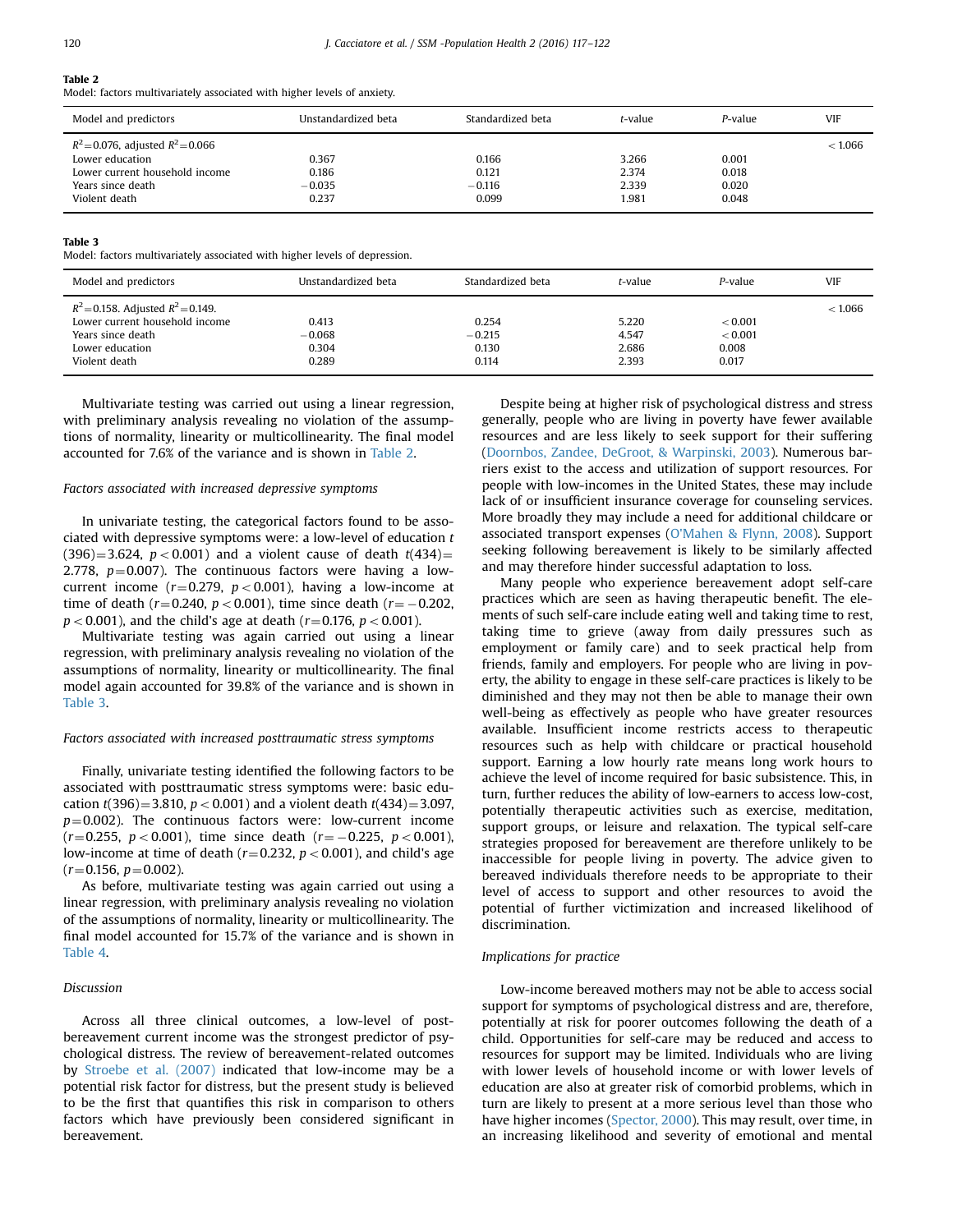| Table 4                                                                               |  |  |  |
|---------------------------------------------------------------------------------------|--|--|--|
| Model: factors multivariately associated with higher levels of post-traumatic stress. |  |  |  |

| Model and predictors                                                                                                              | Unstandardized beta                 | Standardized beta                   | t-value                          | P-value                              | VIF     |
|-----------------------------------------------------------------------------------------------------------------------------------|-------------------------------------|-------------------------------------|----------------------------------|--------------------------------------|---------|
| $R^2$ = 0.157. Adjusted $R^2$ = 0.148.<br>Years since death<br>Lower current household income<br>Lower education<br>Violent death | $-0.086$<br>0.434<br>0.404<br>0.366 | $-0.230$<br>0.226<br>0.146<br>0.122 | 4.857<br>4.643<br>3.015<br>2.568 | < 0.001<br>< 0.001<br>0.003<br>0.011 | < 1.066 |

health symptoms as years of cumulative stress take their toll (Luke et al., 2009). If this results in presentation to services whilst in crisis, healthcare providers (HCPs) should ensure that their approach is trauma-informed and that every effort should be made to identify what has happened to bring this person to the attention of the service (Muskett, 2014). HCPs should aim to know the context of the crisis and to understand the person, not just seek out a diagnosis and medical treatment. Any aid for depressive, anxious and posttraumatic stress symptoms would then be addressed in the context of previous loss, with awareness of the likely impact of ongoing stress due to socioeconomic status and education. An appropriate compassionate response would then be shown which in turn may strengthen the effectiveness of the trauma-informed care.

## Implications for policy

Support offered to bereaved mothers, and their families, must be culturally, linguistically and economically appropriate to avoid unintended discrimination against the most vulnerable members of society. Information about clinical symptoms which are present should be provided at an appropriate level and opportunities for therapeutic intervention and support should be offered in a location which is suitable for people from lower socioeconomic groups. Services must be accessible by people who may have inflexible work schedules and who lack the necessary support for childcare to allow regular attendance. Since people who are economically disadvantaged and who have lower levels of literacy appear to be at greater risk of developing symptoms of psychological distress, their needs must be prioritized when services are being planned.

Traditional risk factors for bereavement (e.g. age of bereaved person, age of child at time of death, suddenness of the death) were not found to be the most significant of the factors tested in the present study. This finding was supported in other research which analyzed the multivariate importance of risk factors in parental bereavement (Harper, O'Connor, & O'Carroll, 2014a, 2014b) suggesting that the experience of parental bereavement may have measurably different elements of risk compared to losses such as conjugal or parental. Multivariate testing of risk factors is rare in parental bereavement research, and previous studies have been limited by smaller sample sizes and relatively heterogeneous demographics (for instance, white, middle-income families with moderate to high levels of education). The present study is believed to be the first of its kind to multivariately explore the risk factors for psychological distress in a large diverse sample of bereaved parents.

#### Limitations

Limitations of the study should be considered and acknowledged. Firstly, the participants in the current study were recruited from an online bereavement support group which may affect the degree to which these results could be generalized to the broader population. The sample is larger than in many previous papers reporting bereavement research, however, with a reasonable range of demographic variables (see Table 1). People who are not of white race, from poorer backgrounds and with lower education levels are still under-represented and warrant particular focus in future. Further research with non-support seeking participants would address some of the potential concerns over response biases, however bereaved parents are difficult to access without recourse to obituary notices or health care systems, both of which potentially bring their own limitations to recruitment. Secondly, the clinical symptoms and circumstances around the loss were self-reported. To further validate the study findings, it would be useful to obtain triangulation of results by consulting medical records and vital events data, specifically birth and death records. Access to these data was beyond the scope of the present study, however future research in this area would benefit from comparison of self-reported data with clinical or population records. Finally, the present study is cross-sectional and captured the participant's status at a single point in time. Longitudinal studies would be useful to determine the trajectory of adjustment, or maladjustment, to bereavement, following the death of a child.

#### Conclusion

The results of this study demonstrate more homogeneity than expected in this sample, with the risk variables from general bereavement research being statistically less important in the experiences of this group of bereaved mothers. Rather, the most vulnerable mothers in society, those from low socioeconomic families or with lower levels of education, appear to fare worst after the death of a child. These mothers have fewer resources available to them for support and are likely to face additional societal stressors than more affluent, well-educated counterparts. The present study is the first, to our knowledge, which has examined the risk factors for bereavement outcome in a large sample of bereaved mothers from a wide range of socioeconomic status and education levels. Future research should aim to recruit large diverse samples to add to knowledge on the relative impact of risk factors for specific types of loss such as that experienced by bereaved parents. Multivariate analysis of risk factors is essential in order to establish which of the posited factors contribute the most to the prediction of bereavement outcomes and identification of individuals who are ultimately most at risk of poorer outcomes.

#### Acknowledgments

The authors would like to thank the bereaved parents who took part in this research and who bravely shared their experiences to help others.

#### References

[Brewin, C. R., Andrews, B., & Valentine, J. D. \(2000\). Meta-analysis of risk factors for](http://refhub.elsevier.com/S2352-8273(16)00016-1/sbref1) [posttraumatic stress disorder in trauma-exposed adults.](http://refhub.elsevier.com/S2352-8273(16)00016-1/sbref1) Journal of Consulting [and Clinical Psychology](http://refhub.elsevier.com/S2352-8273(16)00016-1/sbref1), 68(5), 748–766.